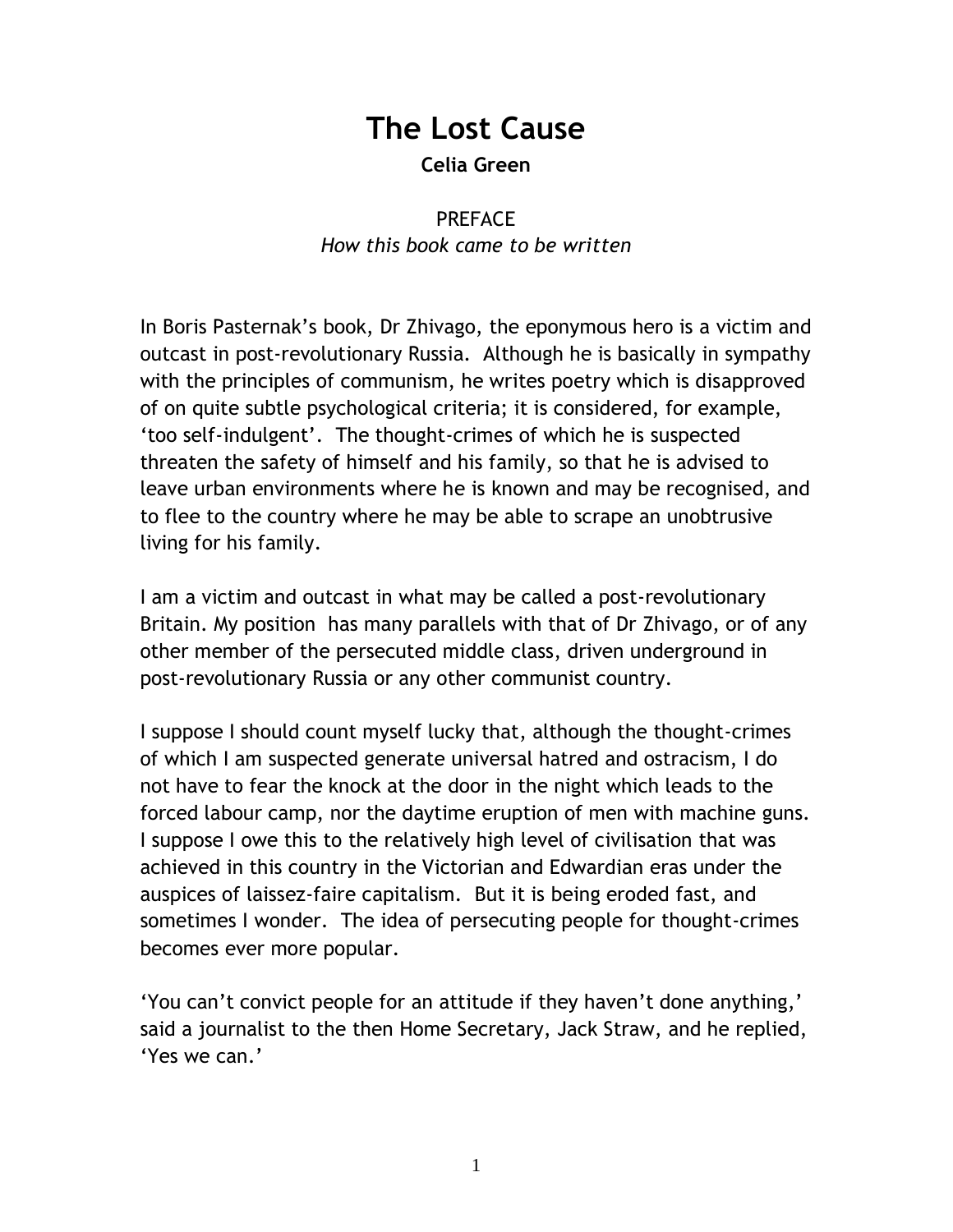One difference between my position and that of Dr Zhivago is that he decides to live in exile in order to make himself as inconspicuous as possible, whereas I have always wished, both to stick as closely as possible to the environment in which I should have been having my career, and to publicise my true position. In the latter intention I have been opposed by almost universal censorship. This has produced a situation very similar to that of Dr Zhivago, in that I have been debarred from the possibility of functioning in a normal social environment, and have been left to scrape a living as best I could, out of sight and out of mind.

The effect of censorship on my life has been severe and creates a very oppressive sense of isolation within an impermeable bubble. So let us consider how society at large protects itself against unacceptable aspects of reality.

As I have pointed out in my introduction to this book, there is a tendency increasingly to identify 'truth' or 'reality' with whatever an association of human beings finds congenial as a system of belief or interpretation. Psychologists and sociologists are taught that individuals derive their standards and evaluations from the social group in which they are brought up, and this is regarded as a universal and ideal state of affairs rather than a statistical description of something that is approximately true to a large extent, but subject to variation and occasional exceptions.

In *Psychology: A Very Short Introduction<sup>1</sup>* , which we may suppose to be representative of modern academic psychology, there is a description of an experiment in which it was demonstrated that people would give the same answer to a question as they had heard being given by other people, even when they could clearly see evidence that a different answer was actually correct. This suggests that people have a very strong tendency to conform to majority opinions. The authors do not appear to find this disturbing; in fact they think it may be necessary for the working of democracy.

 $\overline{a}$ 

<sup>&</sup>lt;sup>1</sup> Butler et al (1998): Oxford: Oxford University Press, pp.113-114.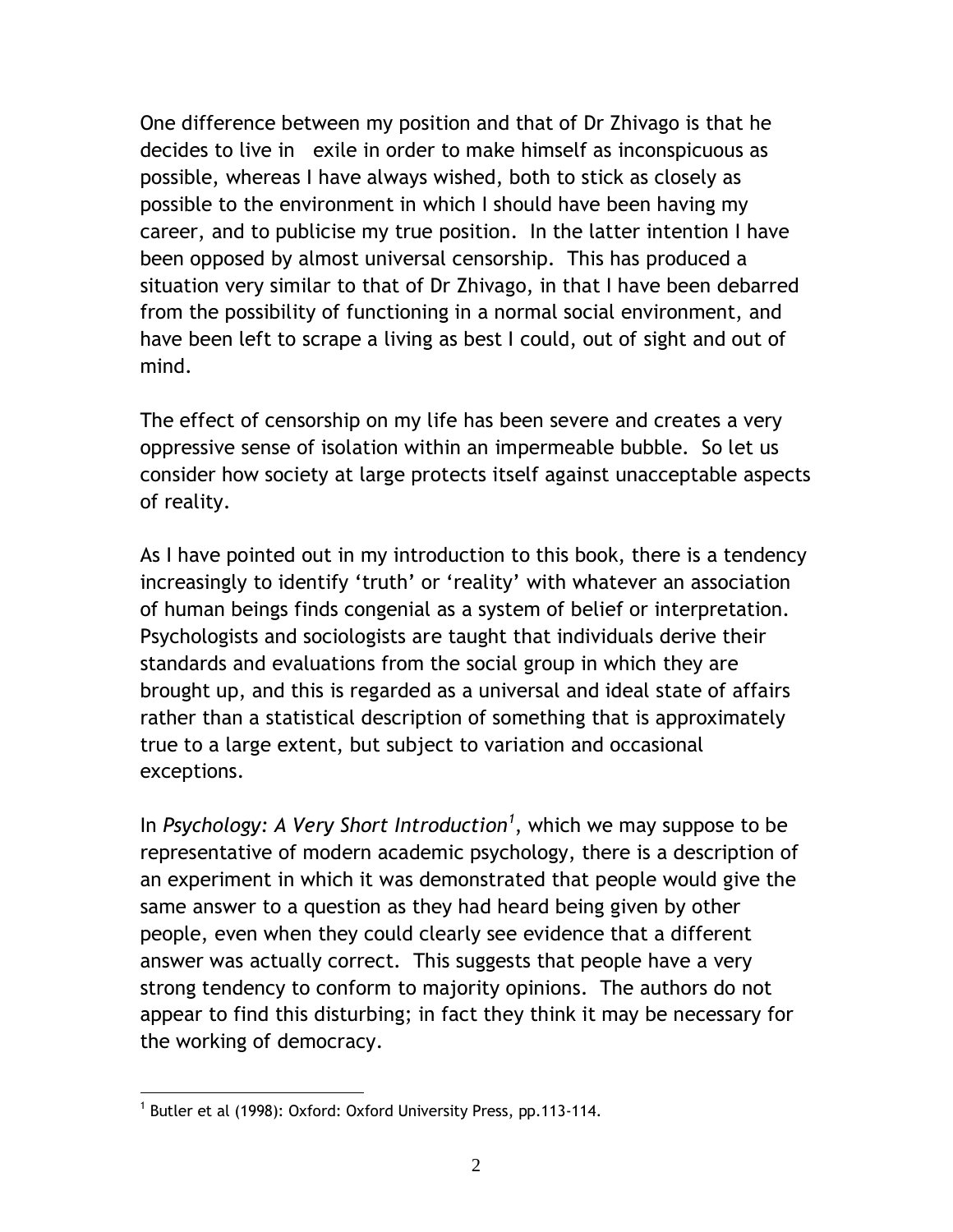Another experiment<sup>2</sup> reported in this book shows that people will treat other people sadistically (or believe that they are doing so) if they are in a social situation in which they are told to do so by an apparent authority figure. The conclusion drawn from this by the authors is that people lose their normal inhibitions and moral standards when placed in hierarchical or quasi-militaristic situations in which they are obeying the orders given by an individual. Hence individualistic hierarchical situations are to be avoided.

So far as I am concerned, what this experiment seems to be demonstrating is that people in general have very little inhibition against treating one another very badly, and very little respect for one another"s individuality, which I would have thought was confirmed by what is known of human history. If the society in which people live does not provide clearly defined principles and strong deterrents against breaking them, they will easily lapse into extreme maltreatment of one another. This is particularly so if there is implicit social tolerance and even encouragement of certain kinds of misbehaviour. Obedience to an individual leader is only a special case of compliance with a generalised attitude which is widely held. This is of subservience to social norms and uncriticalness towards social authorities (which may be committees). The Milgram experiment, to my mind, illustrates the extreme danger of giving groups of people the power, especially very vaguely defined, of making decisions on behalf of other people about what is 'in their interests'.

Civilisation has been a fragile flower in the history of the human race, which has sprung and withered occasionally on the debris of millennia of some sort of tribal system. At its recent peak in the Victorian era, abstract ideals of individual liberty were tentatively expressed by such writers as John Stuart Mill. But such ideals are entertained, fleetingly if at all, by privileged minorities, and arouse a violent reaction on the part of the majority. (I deplore the tendentious and commonly used word "privileged", with all the unanalysed implications which it has in modern society, but it conveys what I mean.)

 $\overline{a}$ 

<sup>2</sup> Milgram, S (1974) *Obedience to Authority*: London: Tavistock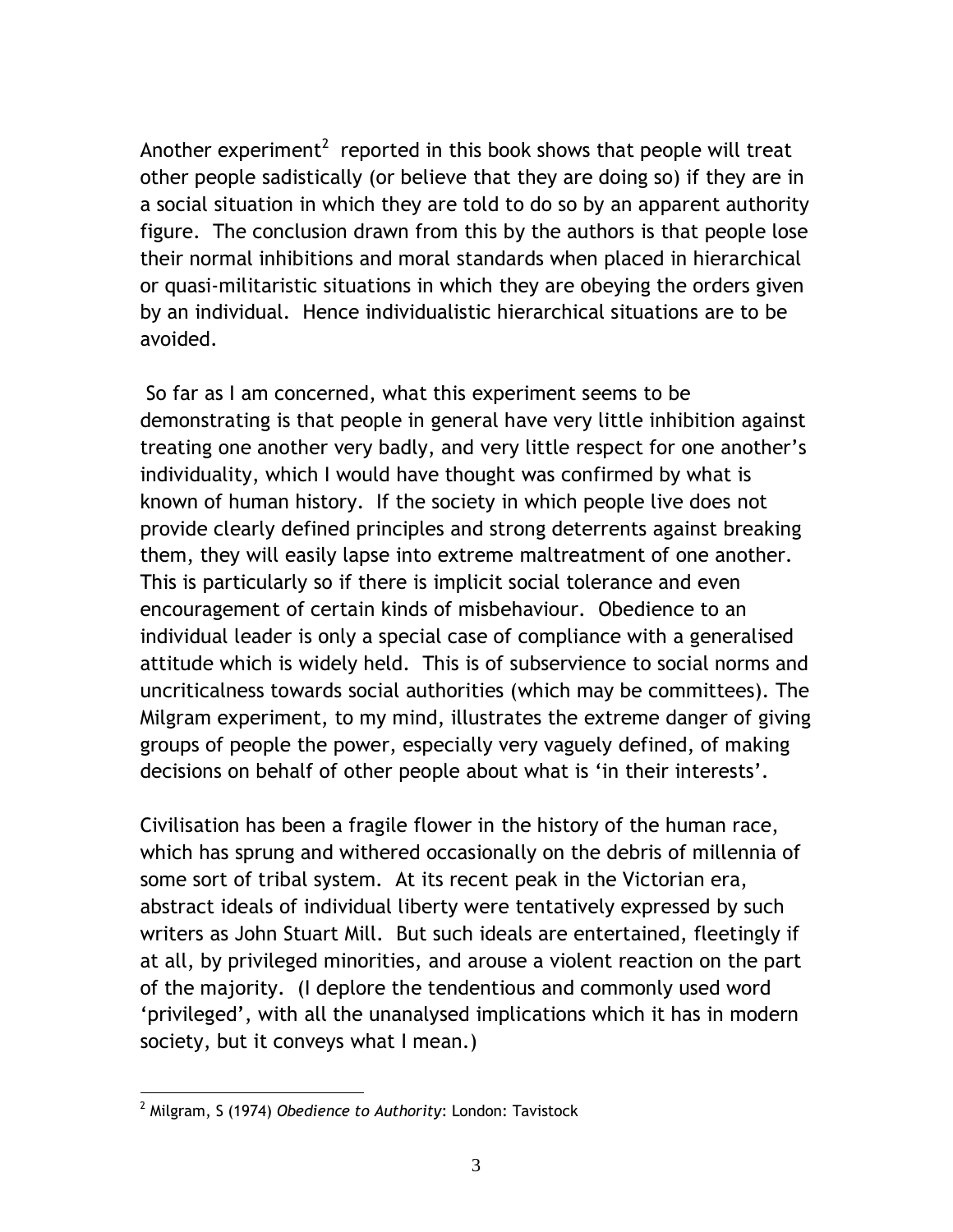Respect for individual freedom, and respect for what may objectively be the case, are both conspicuous by their absence in tribal psychology, and it is to this that modern society is in the process of reverting, in reaction to a few centuries of incipient deviation from it.

\* \* \* \*

The circumstances of my birth placed me in the eye of the storm, temporally and socially. British society was not far from the great watershed marked by the onset of the Welfare State. My parents were both persons of high ability, members of high-IQ families with a recent history of social displacement. My father, descended from a distinguished Polish family, was brought up in East Ham, virtually an orphan, as the ostensible son of an engine driver. My parents both had very high IQs about a level nowadays described as "genius", and my IQ was far higher than theirs.

My father"s tremendous efforts to rise to a position in society to which he could feel suited had enabled him to reach only the position of headmaster of a primary school at the docks. The outstanding ability shown by both my parents had aroused the jealousy of many in the local community, including their own relatives.

An American academic called Steven Pinker has written a book entitled *The Blank Slate: The Modern Denial of Human Nature*, pointing out in a very mild way that there is a resistance to the idea of innate characteristics. This is regarded as tremendously 'dangerous' and he is described as a "maverick" in a recent article in the *Financial Times.<sup>3</sup>*

 He [Steven Pinker] says: "In psychology and the social sciences, there is a phobia of any possibility that the mind has some degree of innate organisation. And that distorts the sciences, because certain hypotheses are not even mentioned, let alone tested and proven or disproven."

 $\overline{a}$ 

<sup>3</sup> Ben Schrank, *Financial Times*, 14/15 September 2002, describing an interview he had with Steven Pinker.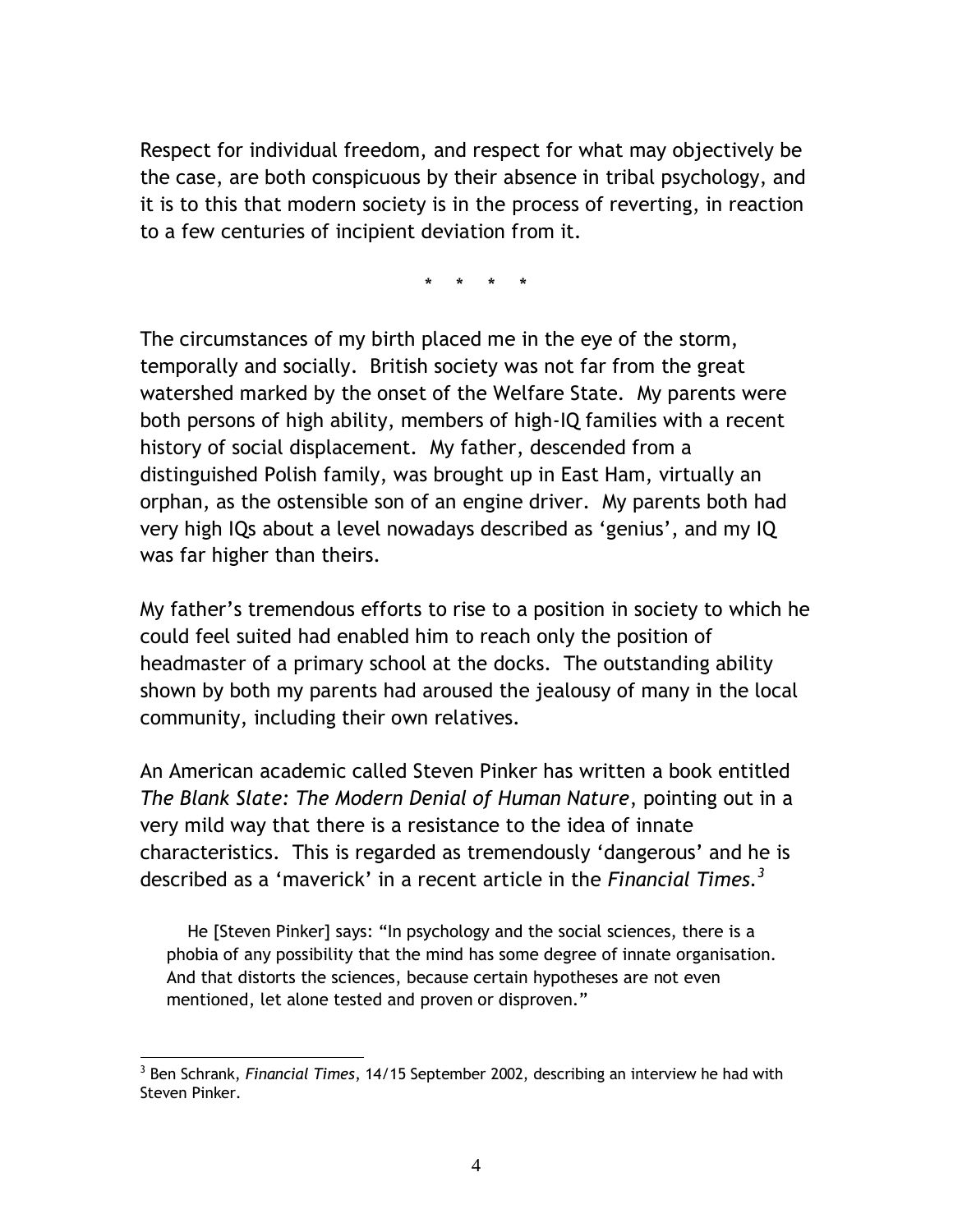Here's where it's immediately easy to see Pinker getting into trouble. Even the most conservative Americans rarely  $-$  if ever  $-$  say what he just said....

 He [Pinker] describes his book"s opening salvo: "Take research on parenting, for example. There is an enormous amount of research that measures a correlation between some behaviour of parents and some behaviour of their children — parents who spank have violent children, parents who talk to their children have children with good language skills and so on. The conclusion is always that there is a cause-and-effect relationship — spanking causes a cycle of violence, blabber at your babies if you want them to be good readers …

 "But of course correlation does not imply causation. Parents give their children genes, not just an environment. Perhaps the same genes that make parents spank or talk a lot also make their children violent or articulate. We don"t know whether the correlation comes completely from the effects of parenting, from the effects of the genes, or some mixture. But virtually no psychologists even mention these alternatives; they dogmatically assume that the correlation has to come from parenting." …

 Pinker suddenly grows grave. He delivers another concise paragraph in defence of his maverick claims: "Many politically conscious scholars believe that claims about human nature are dangerous, because they feel that they could legitimate discrimination and oppression, or even slavery and genocide. They argue that it"s politically preferable to say that all human traits are the product of culture." ….

He's aware then, that in exhuming human nature from its century-old burial place and forcing people to reckon with it, he"s doing dangerous work. And like all new ideas based in science, it would be best if it didn"t get into the hands of those who would use it to terrifying ends. …

But how is it more dangerous to suggest that some characteristics may be innate than to refuse to consider such an idea? If one is not allowed to consider it, then the way is laid open for oppression and persecution of those who have characteristics, and needs arising from those characteristics, which may be innate and are certainly unusual. This danger was already present in full force at the time of my education, which left me in exile from an academic career, and with no way of returning to one by any effort that I could make in the horrific circumstances of my life in exile. Also it left the lives of my parents ruined since they had committed the crime of manifesting exceptional ability, which might be innate, and having an offspring who showed even more exceptional characteristics than themselves. The idea that "all human traits are the product of culture" is already being used "to terrifying ends".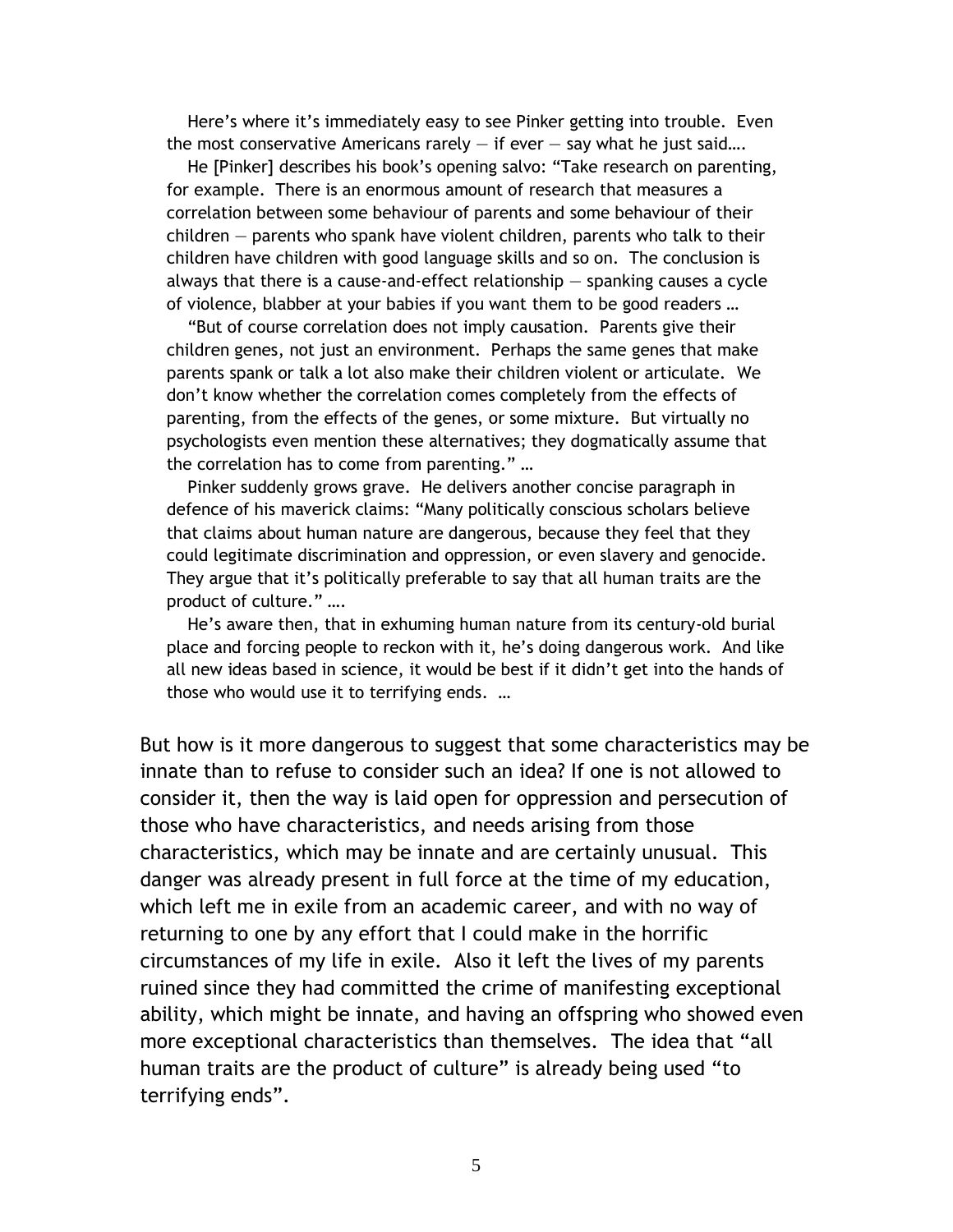"Claims about human nature are dangerous, because they could legitimate discrimination and oppression"? But assumptions which are politically correct are made, and were made at the time of my 'education', and throughout my life in exile. Even more dangerously, the assumptions made, and the conclusions drawn from them, are not explicit. ("No child or adolescent is precocious or ambitious without the influence of an adult, so both child and adult should be persecuted.") When I went into exile at the end of the ruined "education" I knew that there was nothing and nobody to whom I could appeal for help. My college would not listen to my plans for taking another degree quickly before my matriculation ran out, under my own auspices. Then I could have got a realistic class which would have given me at least a rationalised claim on an academic career. I was not asking for financial support; I would live as frugally as possible and support myself with some awful part-time work. It would not be fun, but it would be no worse than the past eight years had been, since I was prevented from taking the School Certificate exam when I was thirteen.

But my college would not hear of it, literally, so I thought that was indication enough that, even if I could get a First in something at the thirteenth hour, it would not give me re-entry to an academic career because they could always hold the anomaly of age against me. Anyway, even without a particular rationalisation, they could always claim that someone else was "better", and clearly they just wanted me to go away and never be heard of again.

Although for some time I made plans about getting a degree, I increasingly turned my attention to the terrible and desperate option of setting up my own institutional environment, doing research in whatever I could get funding for, and hoping that I could one day do something spectacular enough, even on their terms, to force them to re-admit me to an academic position.

It turned out that the only research for which I could get funding had no effect in securing reinstatement for me, so I realised increasingly that everything depended on my making money for myself.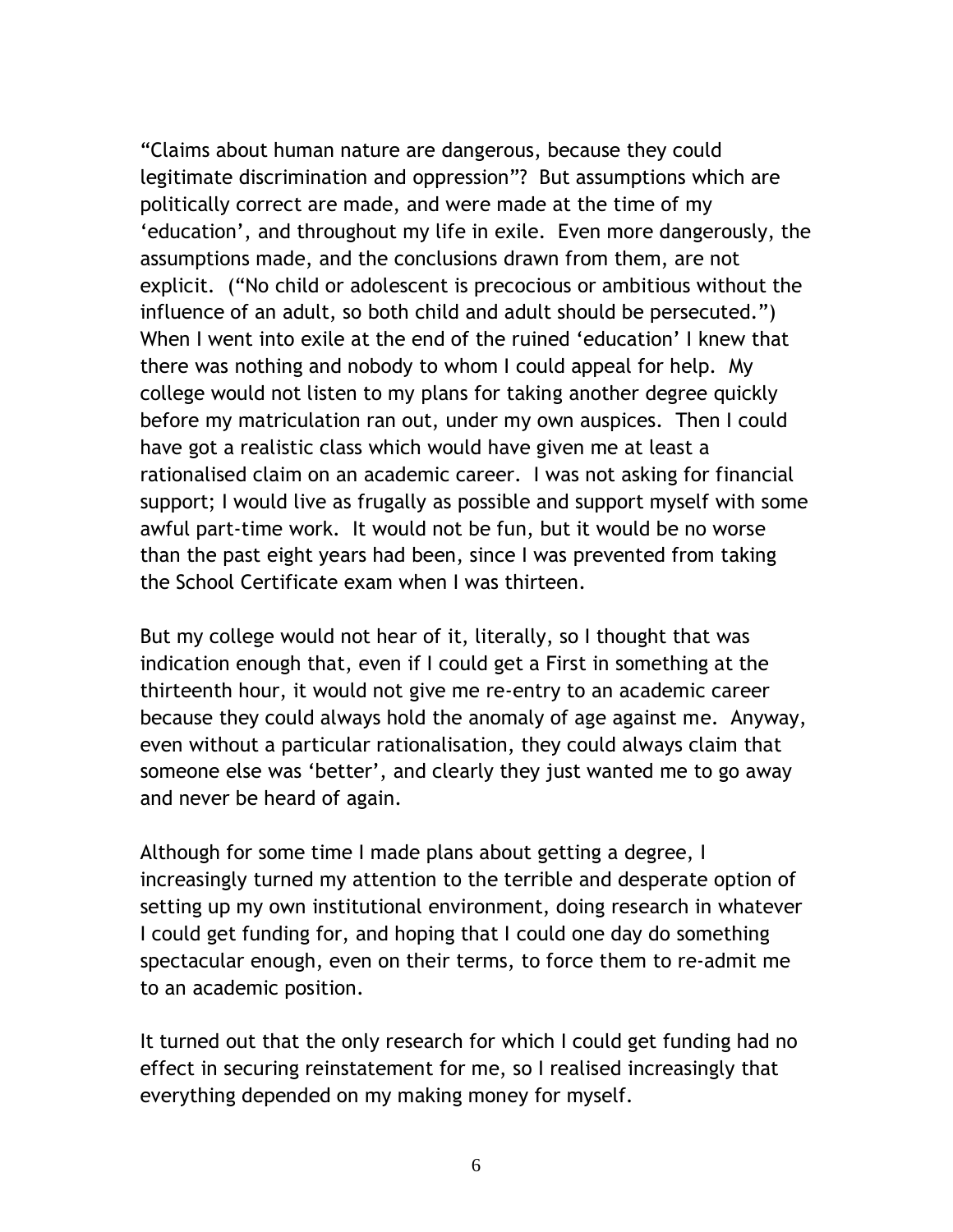\* \* \* \*

People sometimes suggest that I should be *grateful* for the "education" for which the state paid, even if it left me at the end without access to the forty-year career which I needed, and still need, to have. I am certainly not grateful for it; it was a terrible experience which I would never have wished to have, even if, in surviving it, I acquired some psychological insights. I am not grateful at all because I was not dependent on "teaching", although in some subjects I appreciated practice and reinforcement. But if there had been no state system to tempt my father, he would have had to do the best he could for me with the money he had, and that would have meant either letting me apply for a scholarship to a private school, or letting me teach myself from textbooks, with some of the correspondence courses for which I was always asking him. Exposure to social hostility in the state system only provided interference and retardation. Left to myself I would have had no difficulty in taking a large number of exams very young and getting to Oxford or Cambridge at an early age. And I would have got a good enough degree, at an earlier than usual age, to proceed to an academic career. So all the state educational system did for me was to leave me excluded from a university career after several years of intense suffering, and to ruin the lives of my parents into the bargain. For this I am not grateful. In fact, reparation and restitution is due to me. (It is due also to my parents, but they died before it could be made, so now I can only demand to receive it on their behalf.)

It costs a lot to keep a person in a high-security prison, but they are not expected to be grateful for it. In the process of supervised 'education' a person is similarly deprived of their right to make decisions on their own behalf, but they are expected to think that the period of deprivation and dependence on the permission of others is valuable and beneficial.

"Education", like "medicine", is regarded as a "good", and it is called by the same name whether a person is paying for what they choose to have, or receiving what other people wish them to have. So far as I was concerned the period of supervised "education" was one in which I was exposed to the hostility of the society around me, and the advantage of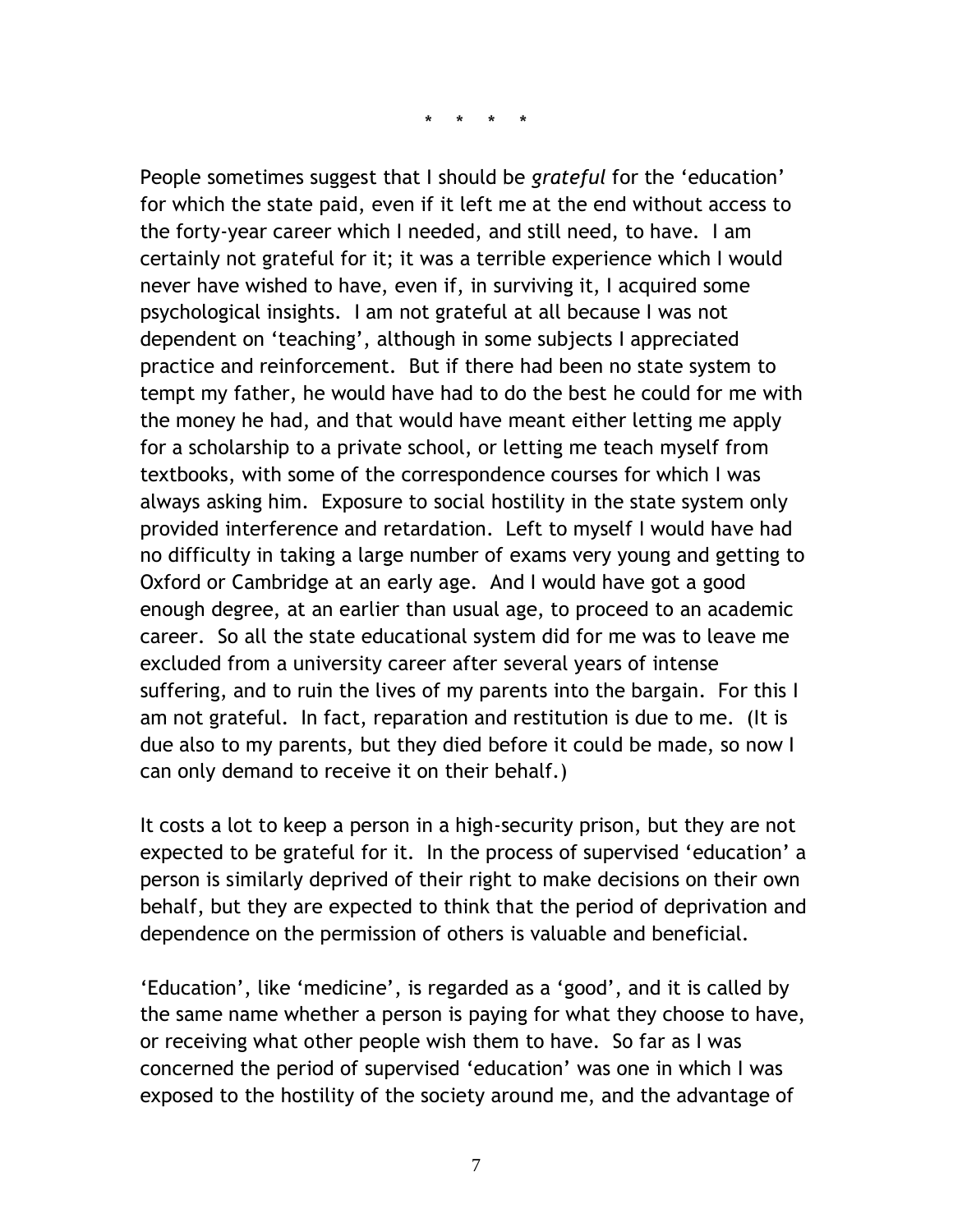being provided with residential and other facilities during Oxford term times was entirely, and more than entirely, cancelled out by lack of freedom to work at what I wished when I wished and in my own way, and to take as many exams as I wished whenever I wished to do so, and by my exposure to damaging psychological interpretations and manipulations.

I am still in very much the same terrible situation I was when I was exiled from the academic world after my ruined "education" left me without any appropriate qualifications with which to enter an academic career. The passage of time has not improved my situation.

I still need to have my forty-year academic career of research in a university department, with the salary, residential conditions, secretarial and research support that residential Fellows of colleges take for granted.

Everybody who becomes aware of my situation and my continuing need for reparation and restitution to the academic career and position which I need has a duty to contribute to this reparation and restitution.

There is a convention to the effect that nobody, however great the aptitude for academic pursuits which they may at one time have shown, suffers in being deprived of an academic career, that is, a university career with salary and status, and circumstances favourable to intellectual activity. This convention, like so many others, is implicit but universally applied. The convention carries with it various corollaries, one of which is that a person who has failed to enter an academic career at the normal time and in the normal way will, or should, find it perfectly easy to follow their interest in poverty, and that no provision needs to be made for them to work their way back into a career in a university, or to set up an independent academic organisation of their own to provide them with circumstances comparable to those which they should have been enjoying within an institutional environment.

It does not seem to me difficult to accept that, especially in an obsessively "egalitarian" society such as that which prevails at present in Britain, the greatest academic aptitude may result in the most grievous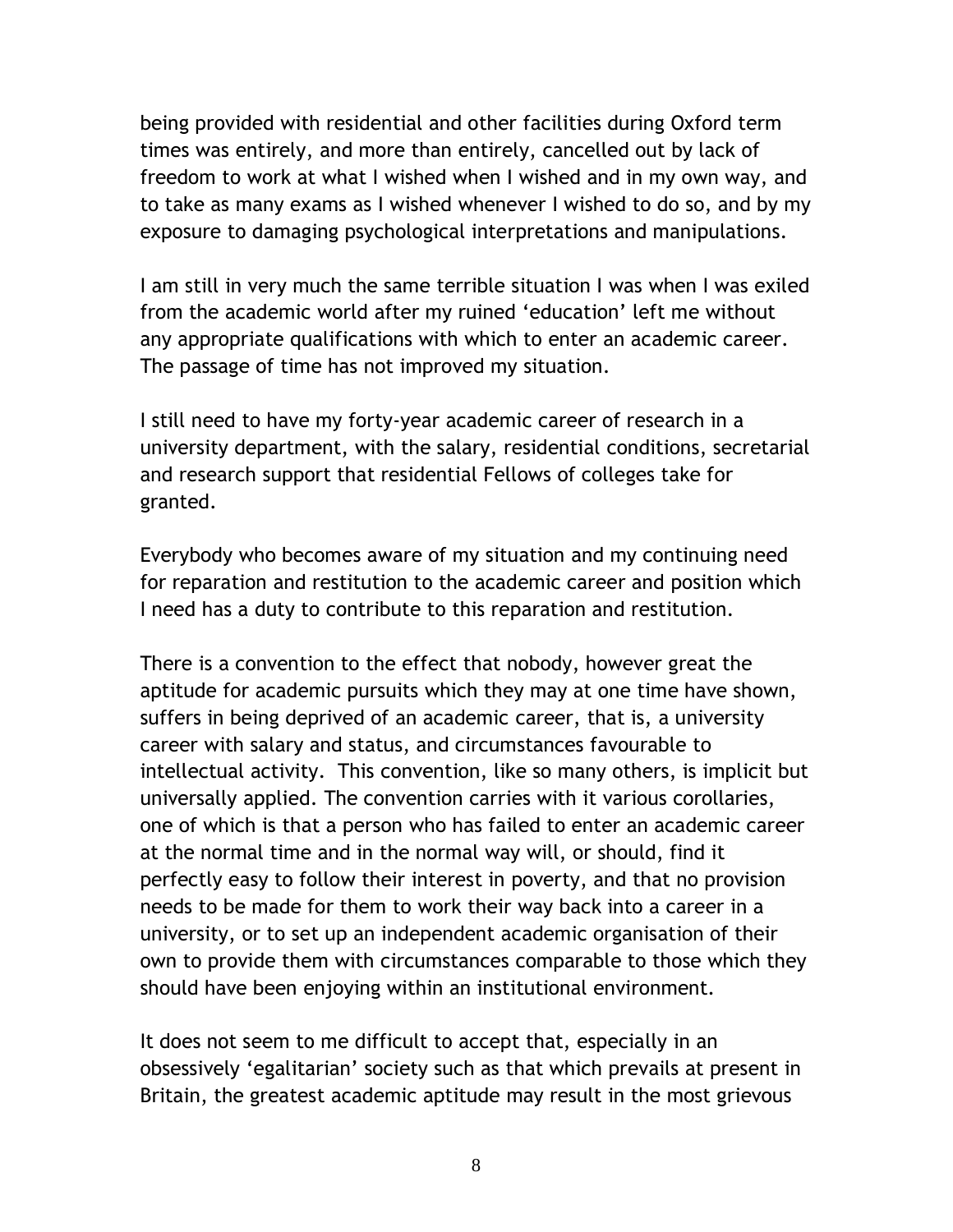social displacement, which will cause intense suffering and frustration to the displaced person. Of course this is only comprehensible if it is accepted that exceptional ability may carry with it needs for exceptional opportunity (e.g. to take a much greater number of exams than the average person, even than the average person who becomes a professional academic, and to take them at a much younger age). It may also carry with it very strongly determined needs for certain kinds of activity in life, and appropriate circumstances in which to carry them out, so that being deprived of a certain kind of career in the normal social context may be intensely painful.

I was in a society which resented the concept of innate ability, as it still does, and so was scarcely likely to make concessions to it. If not making concessions to a need for exceptional opportunity were to lead to the ruin of a precocious person's life, that was a positive inducement to withhold them, as it would provide yet another demonstration of the unimportance and transitoriness of early manifestations of outstanding ability. In general, my ability aroused hostility, not sympathy, as has also been the case with my discomfort in exile from a university career.

My father was blamed for my precocious ability and drive, which was actually entirely autonomous. Hostility to parents is a predominant feature of modern educational theory. It is asserted in courses on child development that the child derives his values from environmental influences, which implies that parents may confidently be blamed for attitudes which are not inculcated at school or in television programmes. I have never noticed any warnings to future educators that care should be taken not to jump to conclusions, and to bear in mind that exceptional ability may be associated with unusual traits of personality and temperament.

\* \* \* \*

When I was growing up there was already a pre-judged belief that no-one could be precocious enough for it to be necessary for them to be educated in accordance with their own mental age and intellectual processing capacity; any drive or ambition could not be autonomous and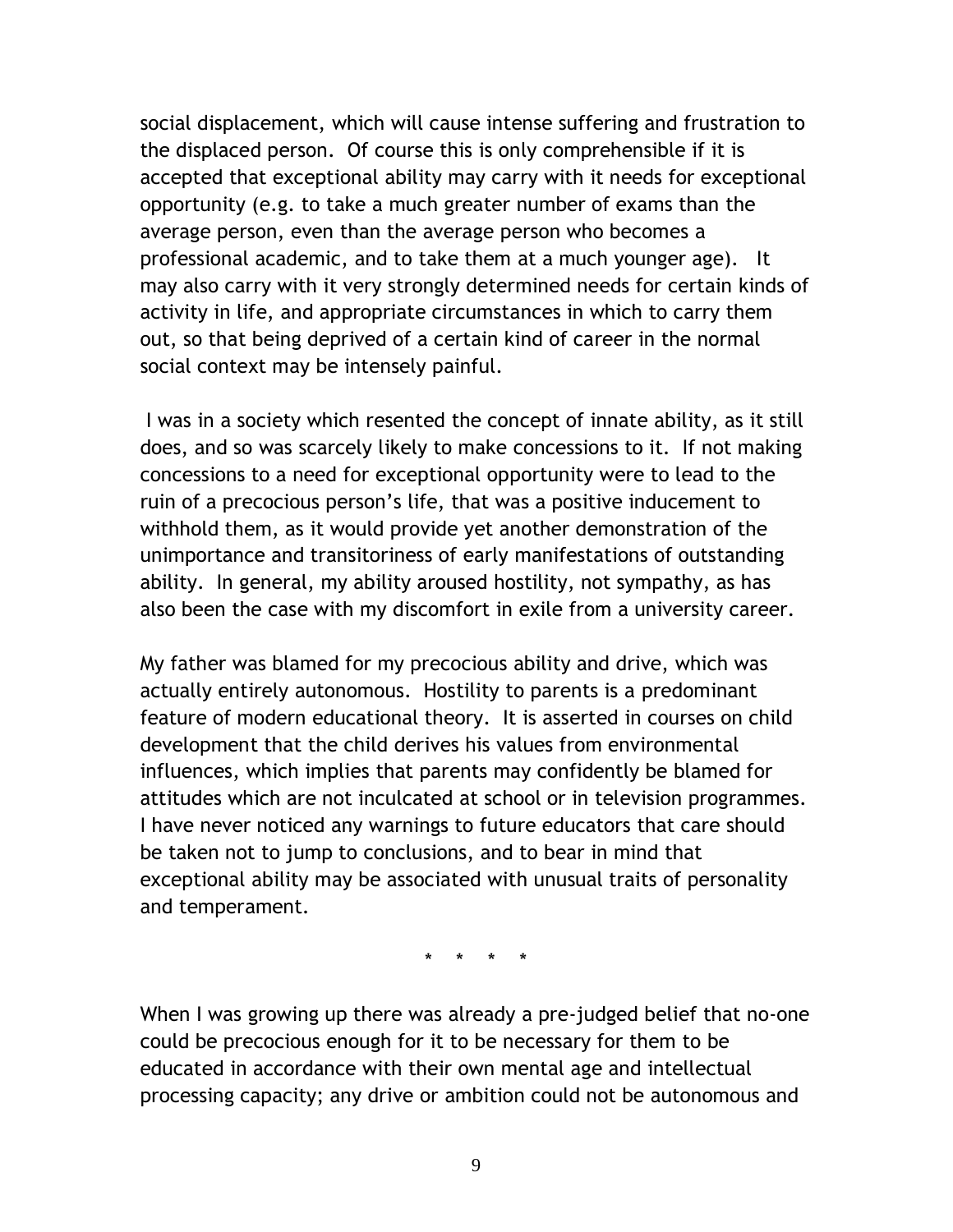must derive from parental influence. (Even if it did, would it necessarily be a bad thing, to be punished and perhaps eradicated by any means that suggest themselves?  $-$  the pre-judged answer is 'Yes'.)

If I was happy, it could not be because I was able to get on at a pace that suited me, it must be because I was unhealthily hooked on parental approval, and my father was hooked on the idea of spectacular achievement. (Again, even if he had been, should it be up to a jealous and hostile community to decide whether that was a good or a bad thing for the future welfare of his offspring? The community always consulted prejudice, and never the offspring.)

When an end had been put to my happiness and I had been made unhappy, there was no place in the pre-judged interpretations for the idea that it was retardation of my exam-taking programme that was making me unhappy. This retardation was exacerbated by the active hostility of teachers and the persecutory activities of the educational community, which led my father to override or ignore all the plans for the relief of my position which I made for myself. The nightmare was intensified by the awareness that my parents were handling the situation so badly that they were themselves under pressure and at risk, on a collision course to disaster in parallel with my own.

I do not mean to suggest that my parents were to blame for not finding a better way of handling the situation. There may be no good way of dealing with prejudice, as I found myself at the local High School, which I should have left at the end of the first day, as I told my parents at the time. Perhaps the only thing my parents could have done to extricate themselves and me was for me to leave school, my father to give up his job as a primary school headmaster, and all of us to leave the district. Then I would have been able to get on with getting an Oxbridge scholarship as quickly as possible under my own steam.

\* \* \* \*

When I have given indications of my early precocity, and of the mental age that might be inferred from them, people often sound as if I could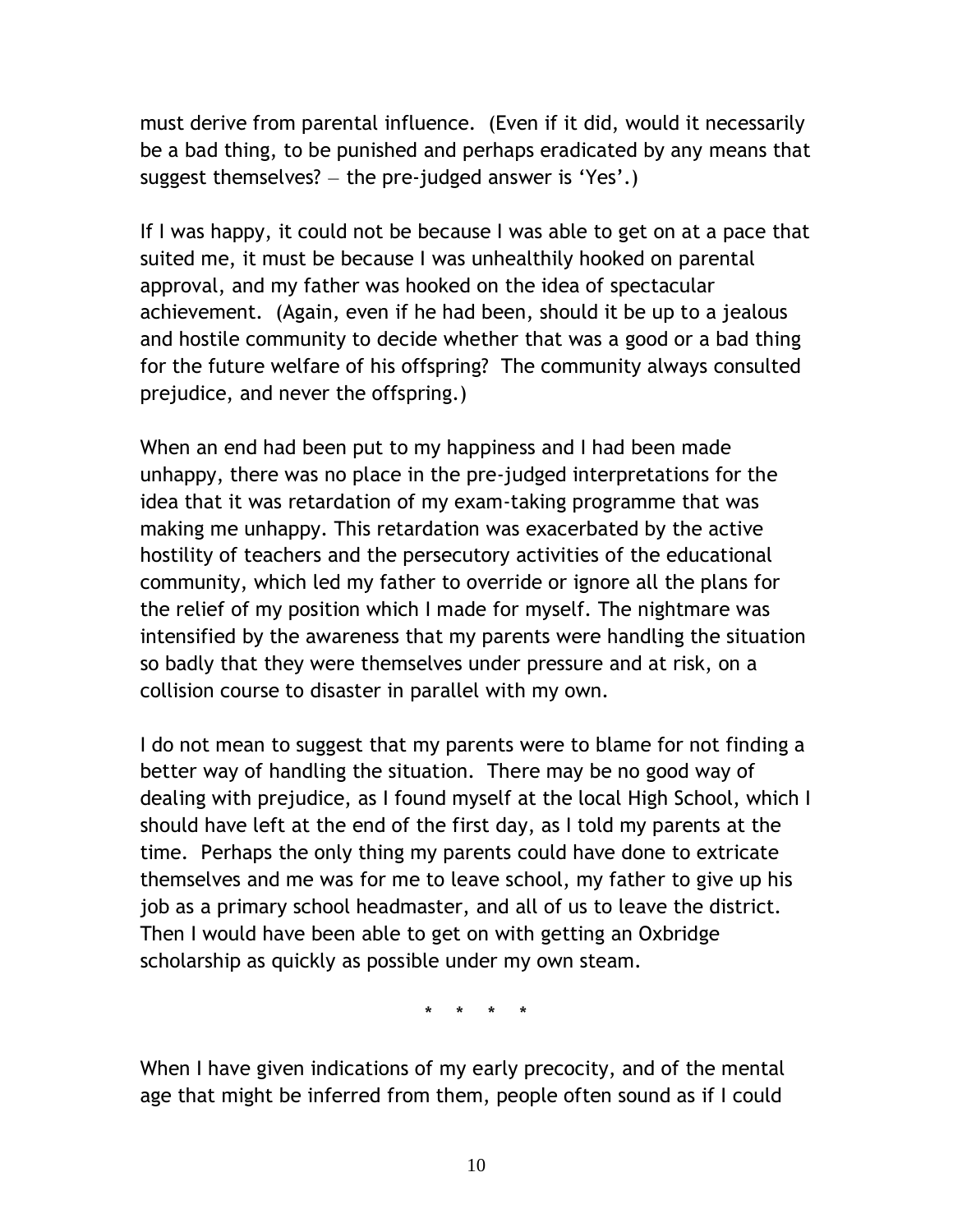derive some gratification from considering myself superior to other people. Actually, I give these indications as providing possible support for the ideas that my ability to make progress in research is as exceptional as I know it to be, and that my exceptionality was such as to account for an unusual degree of hostility being shown towards me throughout my life. They also provide some support for my claims that my happiness and wellbeing, both at school and at the present time, was and is dependent on my being granted opportunities which could be regarded as exceptional in relation to those of which most people, even most academics, could profitably make use.

In a 1957 book on child development<sup>4</sup> a case of early reading is quoted as an example of exceptional precocity, with the comment that it appears to indicate an IQ of over 300, while the greatest geniuses of the past are estimated at about 200. Nowadays, of course, the concept of mental age is disliked, so I should remind the reader that the original definition of IQ was mental age divided by chronological age, and that mental age was thought to continue increasing in approximately the same ratio to chronological age, until reaching final stability at the age of about sixteen for an average IQ, a later age for higher IQs, and an earlier one for below average IQs. I was found to be able to read at an early age, comparable with that of the child I referred to. In fact when I first read Valentine's account I wondered whether I might have been the child in question.

\* \* \* \*

As all my previous distress flares have been ignored, or rather used as the basis for misinterpretation and slander, and as producing these flares at all in my unsalaried, financially unsupported and statusless position is very costly in terms of both money and effort, I should like to state very explicitly that I am appealing for help in gaining reinstatement in a suitable social position, providing at least the advantages of a senior position as a Fellow of a residential college, which I should have been having for at least the last forty years.

 $\overline{a}$ 4 Valentine, C. W: *The Normal Child*, Penguin Books Ltd., Harmsworth, Middlesex, 1957, pp. 258-9.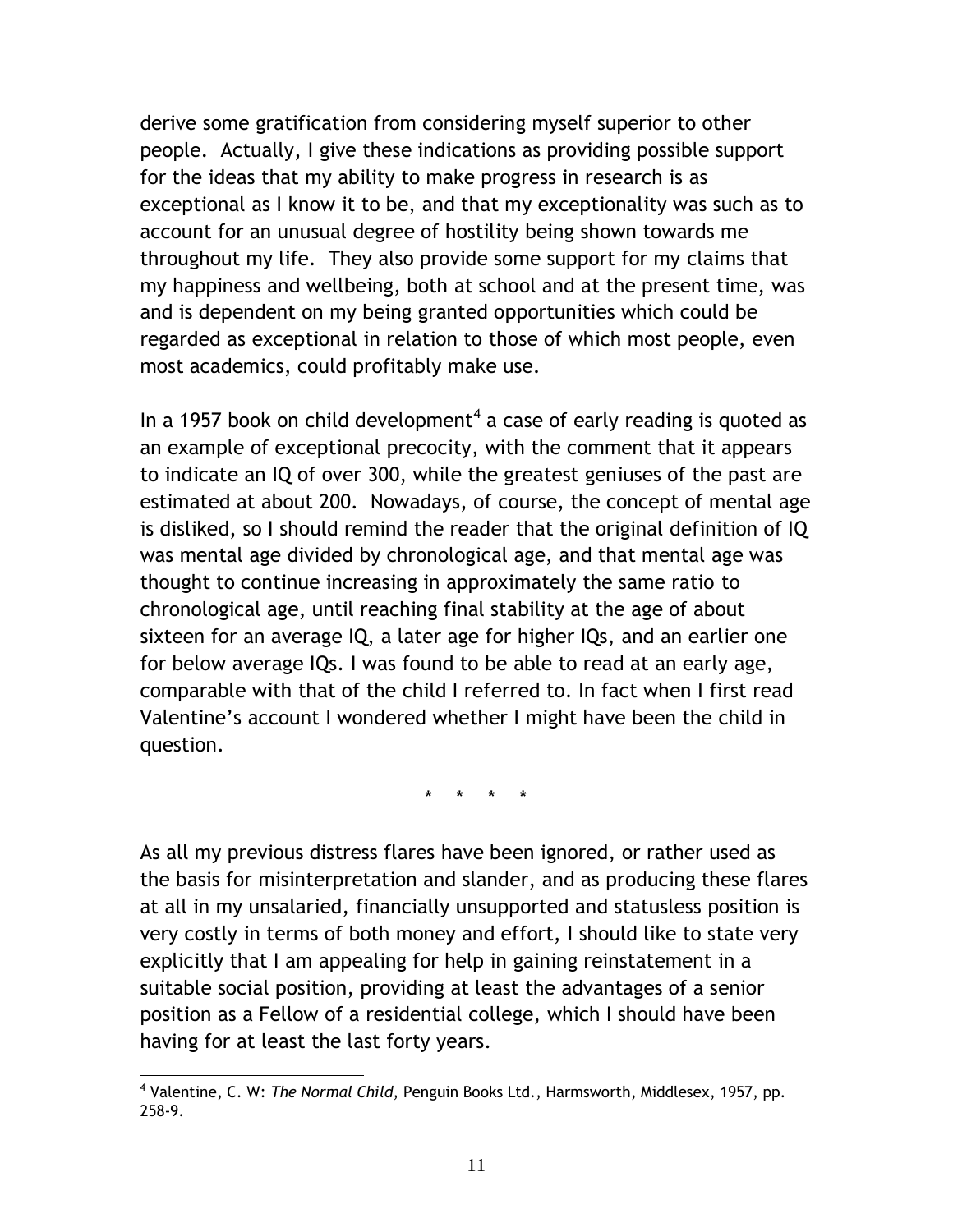I am aware that I am violating taboos in making any complaint or appeal at all, and experience has led me to be aware of a system of implicit beliefs which are universally known and applied.

As these beliefs are implicit and never stated it is hard work to define them, and people can always say that they do not have them exactly as you put them and produce some rationalisation. But in general, whatever is not stated to be something which should be implemented by agents of the collective, is considered to be something which any individual or group of individuals should *not* implement, in fact they should oppose it.

Nobody says, for example, that individual academics should look out for wrongfully exiled persons - bearing in mind that there are likely to be special factors which make life difficult for the exceptional, not least the exceptional hostility which their ability is likely to arouse - and help them back into a normal position. So all academics behave as if they should not do anything for such a person, either by contributing financially to their support out of their own salaries, or by using their influence on such a person's behalf. In fact they behave as if they should oppose every effort the exile can make to regain social acceptance as the sort of person they are.

The reason why I should be given financial support is that I would be able to make significant progress in any field of science in which I was able to work, of a kind which would not be likely to be made by anyone else. All that has been preventing me from doing this is lack of funding, even of a basic salary for living to a standard above the barest minimum. My life is being wasted in frustration and this wastage should not be allowed to continue. I am a resource for making breakthroughs in science which the society in which I live appears to wish to destroy rather than to make use of. However, I have very strong drives towards exercising certain intellectual functions, and I suffer greatly from deprivation.

The modern ideology dislikes the idea of innate ability, still more that it can develop to its own level of mature functionality independently (and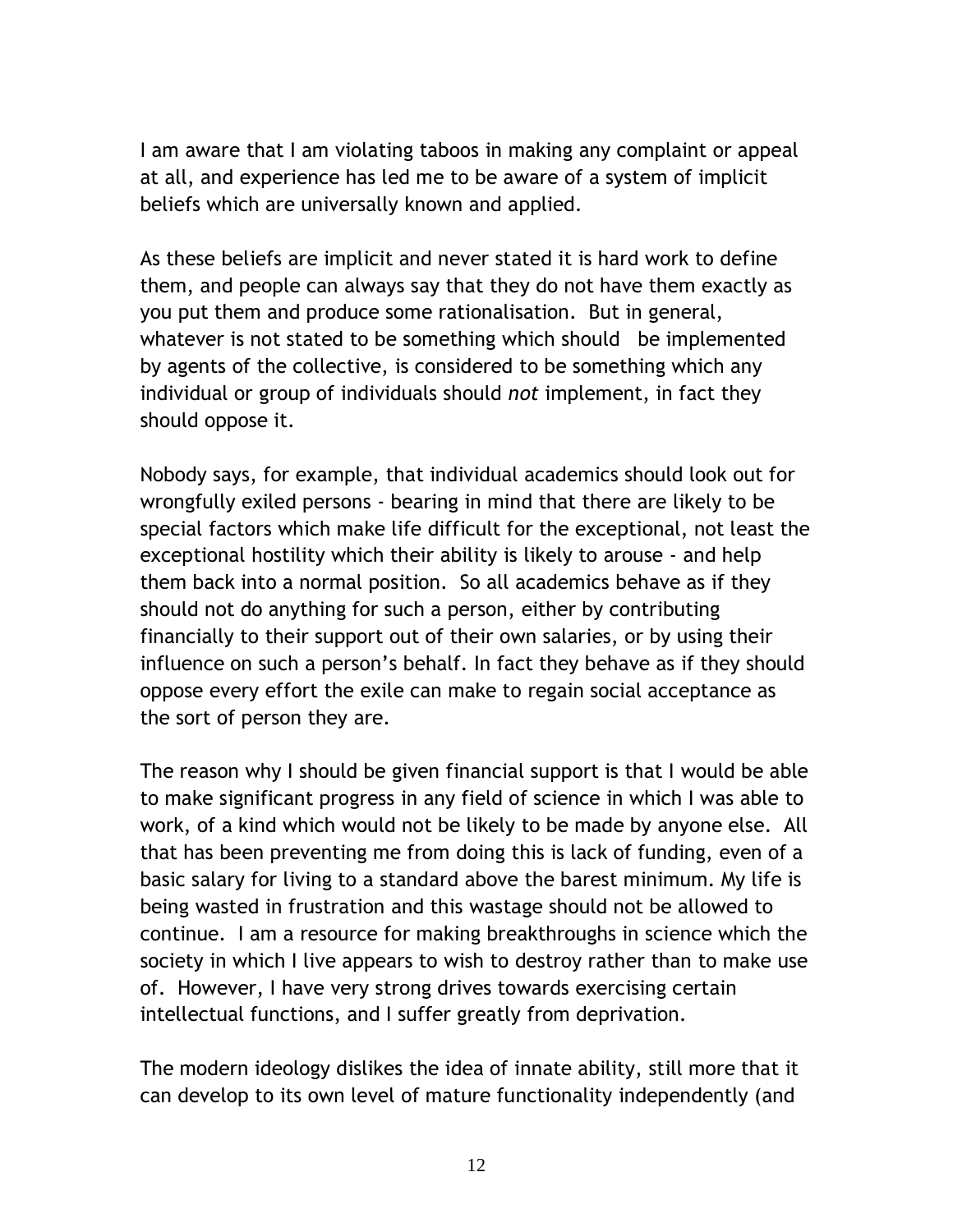even in spite of) the 'educational' system. The idea of entelechy, that is, of an organism developing in a way which will enable it eventually to fulfil the functions to which it is destined by its genetic endowment, is acceptable in zoology but not in modern psychology as it is taught, in which all the emphasis is placed on environmental influence, and intelligence is supposed to be developed by social interactions. (Such as quarrelling with teachers and headmistresses, as I did, I suppose.)

Since the idea of innate ability, or of any innately determined characteristics, is unacceptable in modern society, needs arising from the internal psychological determinants of an individual may be freely ignored, in fact may be obstructed and persecuted. I had very strong drives to provide myself with an education (or programme of examtaking) commensurate with my precocity and intellectual capacity. My happiness and wellbeing was entirely dependent on my being able to provide for my needs, and the frustration of those needs reduced me to abject misery. At the end of several years of misery I was unable to do well enough in a degree examination to get a Research Scholarship and thus to embark on the adult academic career which I needed to have (and in fact had already been needing to have for several years). However, in spite of my lack of even one usable paper qualification, I was still perfectly well able to fulfil the requirements of an academic career in many fields, and still had the same need to live in the way which permitted me to exercise various mental functions.

\* \* \* \*

I would have supposed that a college might have some responsibility to help its recent alumni proceed towards the next stage of life after their degree. I do not see why it should be unacceptable for someone to state that they needed to have an academic career and that, since through some mishap their degree result was not as good as expected, they would need to take another degree as quickly as possible at their own expense. In fact it turned out that this was unacceptable. The only acceptable outcome was that I should be whipped out into the desert and give up for ever on the idea of having an academic career.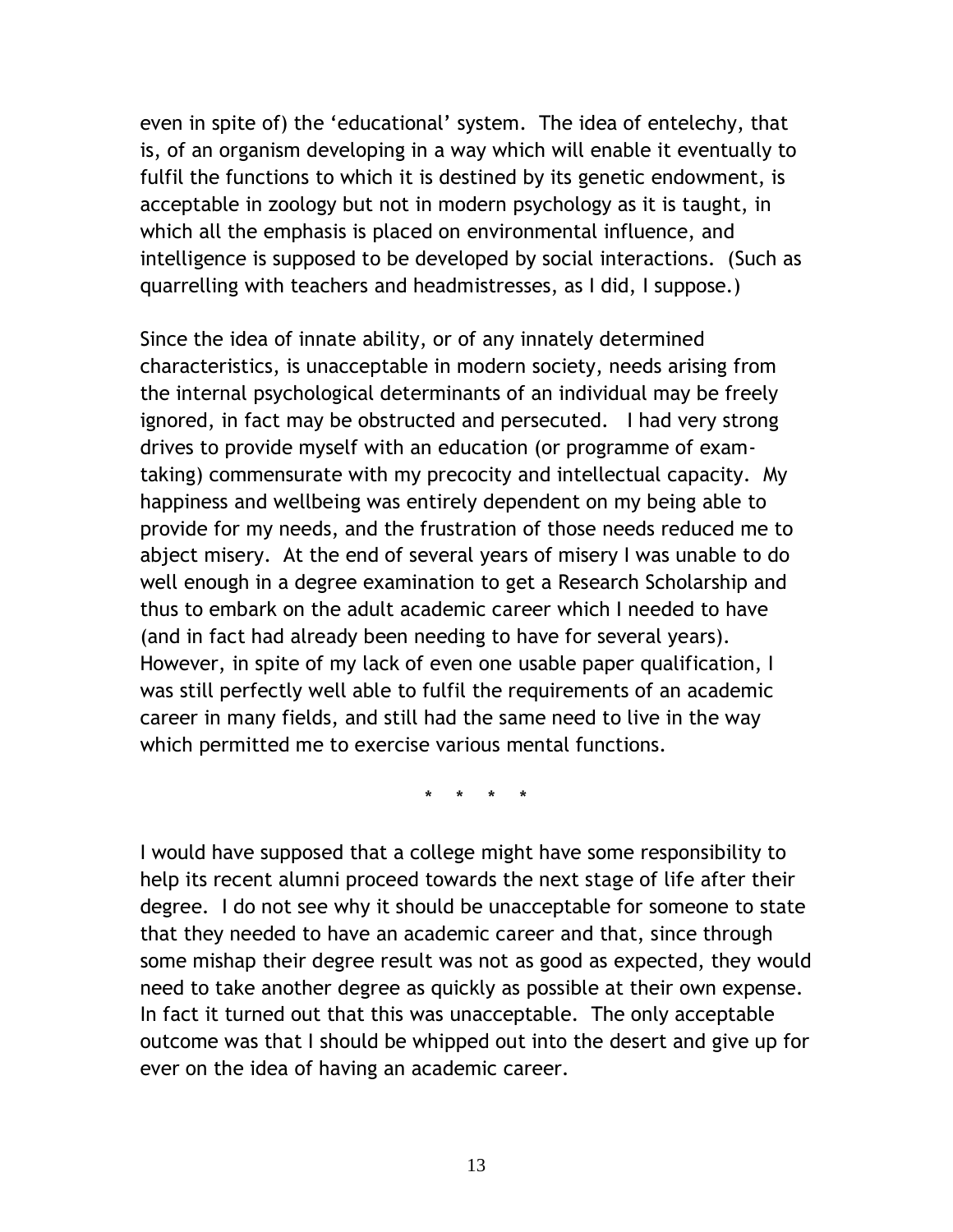I was also shocked to find out that the local educational authority, although I was now 21 and had left college (where I had been receiving a grant from the state and not from the county), had considered it their business to attack my father about me behind my back (which I had considered immoral even when I was thirteen and receiving a grammar school scholarship).

My college at Oxford promoted the idea that I should be whipped out into the desert by refusing to discuss with me any plan by which I could have avoided this, and the local educational establishment promoted it by persecuting my father to ensure, as usual, that he would feel it incumbent on him to oppose my plans, and impose upon me an entirely different plan which was considered suitable by my enemies. So, within days of my leaving college, my parents set about driving me out to "earn a living'.

I would not have gone to work at the Society for Psychical Research if I had not been put under so much pressure to start earning a living immediately, to prove to me that I no longer had any right to regard myself as an academic. Pursuing the word "research" I sought an interview with someone who had some position in the Department of Scientific and Industrial Research, to see what jobs they had there. They sounded dreadful, and it did not sound as if anyone ever worked their way back into a university career from them, but I thought if I took one it would be temporary.

It happened that the person I went to see about the DSIR was also an Honorary Secretary of the Society for Psychical Research, and the SPR office was completely unmanned, as their aged secretary had fallen ill. It sounded more congenial than the DSIR, I would not feel so cut off from academia, and it would be as good a jumping-off place when I left to return to Oxford.

The Society for Psychical Research, in those days, was a suburb of the academic world. Its membership included several eminent Professors, many lesser-known academics, leading members of various professions,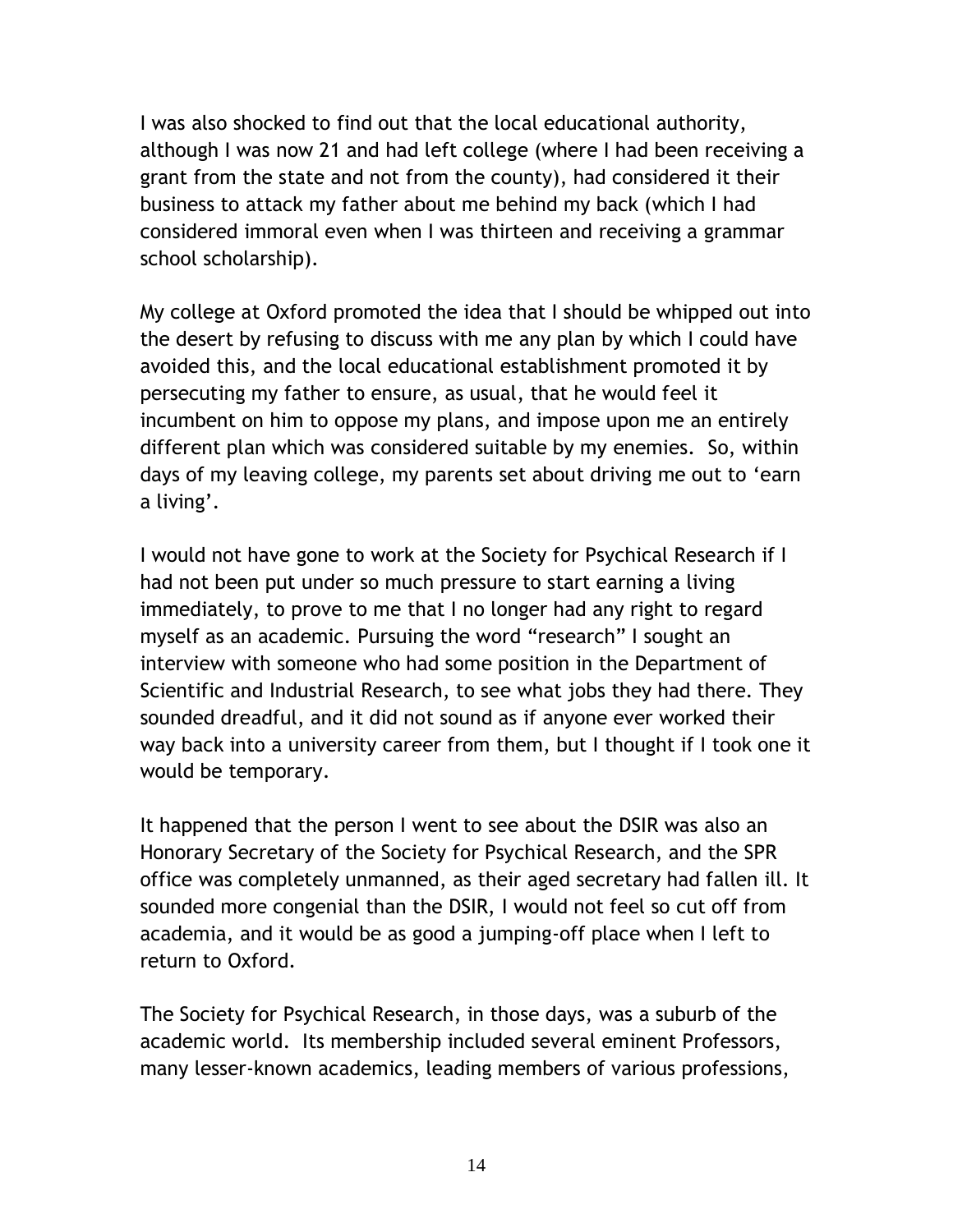including doctors, psychiatrists and psychologists, literary figures and members of aristocratic families.

I had intended to return to Oxford at the start of the next academic year, to support myself as best I could and to carry on with my academic career in exile. When I started to work at the SPR I soon found that a grant for post-graduate work related to psychical research was available at Trinity College, Cambridge, so I resolved to stay for one more year in London to see if I could get it. In the event I did, and returned to Oxford, after a one-year absence, as the current holder of the Perrott Studentship.

When I was thrown out a year earlier, I had thought that all I needed to compensate for not having a university career was money. Obviously there was no socially prescribed sympathy for anyone in the position in which I now found myself, but might there not be a few people somewhere who would think that I should not be kept in total frustration, when I was confident that I was more likely than anyone else to make significant advances in any field of science in which I had the resources to work? I could make something of this muddled and uncharted field of anecdote, only provided there was some genuinely realistic content mixed up with the fraud and fiction.

I was a lot more sanguine than I am now about how easy it might be to get back into an academic career by doing some creditable research. I had realised that you could not be officially working for a D.Phil. unless you had been accepted by the Department concerned, and been provided with a supervisor and a grant, but it was some time before I realised that if you wrote a thesis under your own auspices, with no support or supervision, it would not even be considered if you tried to submit it for a D.Phil.

When I started to consider doing research in parapsychology, senior academics said to me, "It doesn"t matter if your research produces negative findings so long as it is well-constructed." So, perhaps, it did not matter whether there were any 'paranormal' elements in the phenomena, as it would not matter if experiments on extra-sensory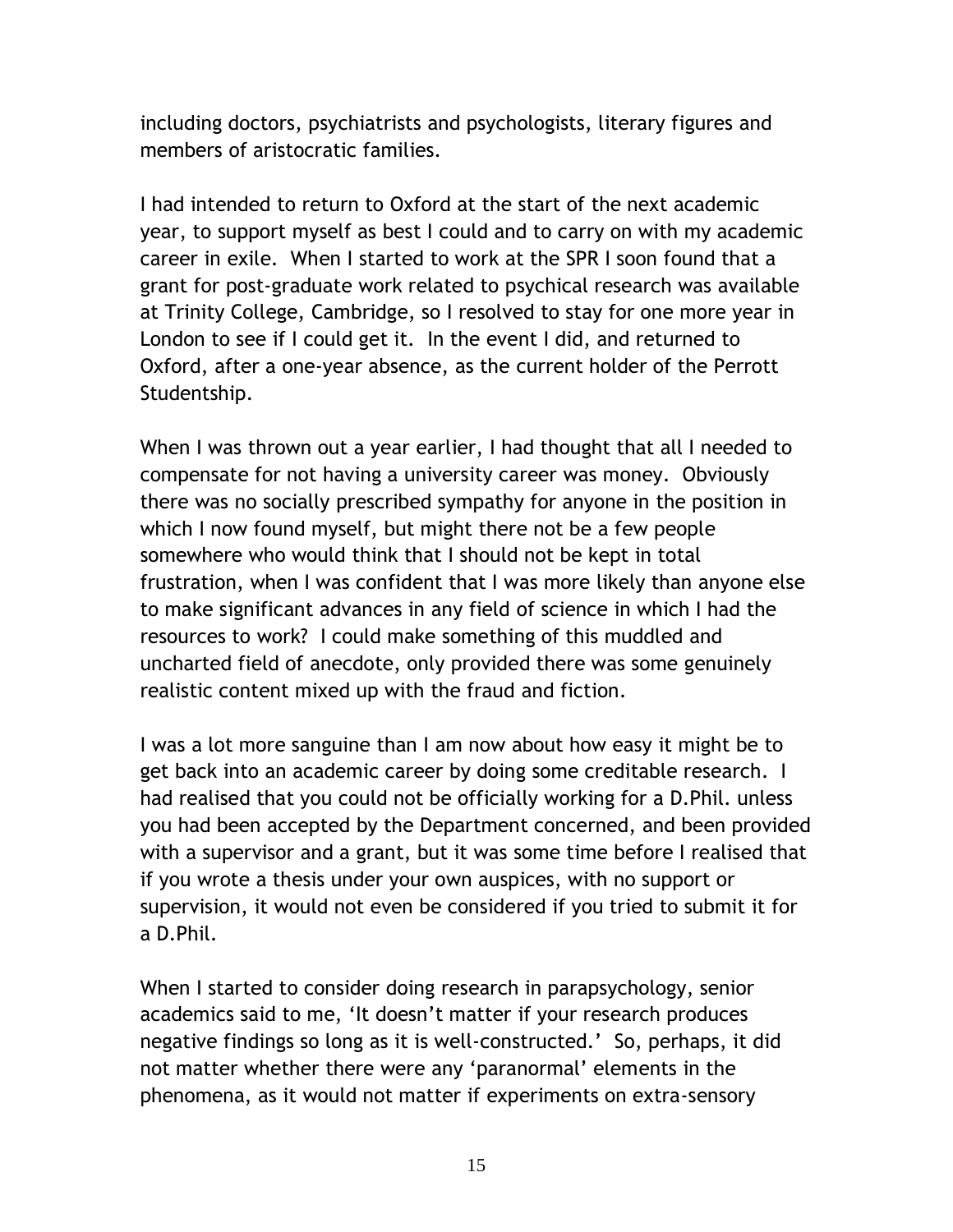perception came out negative. But, what was meant by saying that research with negative results would be regarded as equally "creditable"? Did that mean creditable enough to get you into an academic career, or creditable enough for your papers to be published in academic journals and for people to write you testimonials? That is, however creditable it was, could it ever be creditable enough to do me any good at all?

There was provision at Oxford for research on psychical research to be done in the Faculty of Literae Humaniores, which meant philosophy. I did not fancy my chances of a career as a philosopher; I knew that I was fundamentally out of sympathy with modern philosophy, and I had not considered it as an option even when I was trying to think what I might take a degree in very quickly, after my degree in maths had ended in ultimate disaster, after so many years of socially supervised preparation, or interference.

I was not interested in the discussion of the "evidential value" of anecdotal evidence which went on all the time at the SPR. If you got to know something about the types of experience that people had, I thought, you might at some much later stage consider realistically whether they contained elements that could not be explained on the currently available terms. So I based my thesis on the conditions in which ostensibly paranormal phenomena were reported as occurring, and it was agreed that it could be 'inter-disciplinary'. This might lead me, I thought, to a university career as an experimental psychologist or physiologist, neither of which would be ideal, because I could not do research in either capacity without research assistants, but it seemed to be the best option going. If I could get a proper academic appointment in any capacity, with full institutional facilities, I would have a good enough life to spend some of my time doing things, such as theoretical physics, in a way from which I could derive some benefit, in the way of wellbeing and a higher energy level.

Anyway, I did the thesis and, as I did, I became increasingly convinced that there were some quite distinct types of hallucinatory and dream experiences, which formed definite classes with standard characteristics.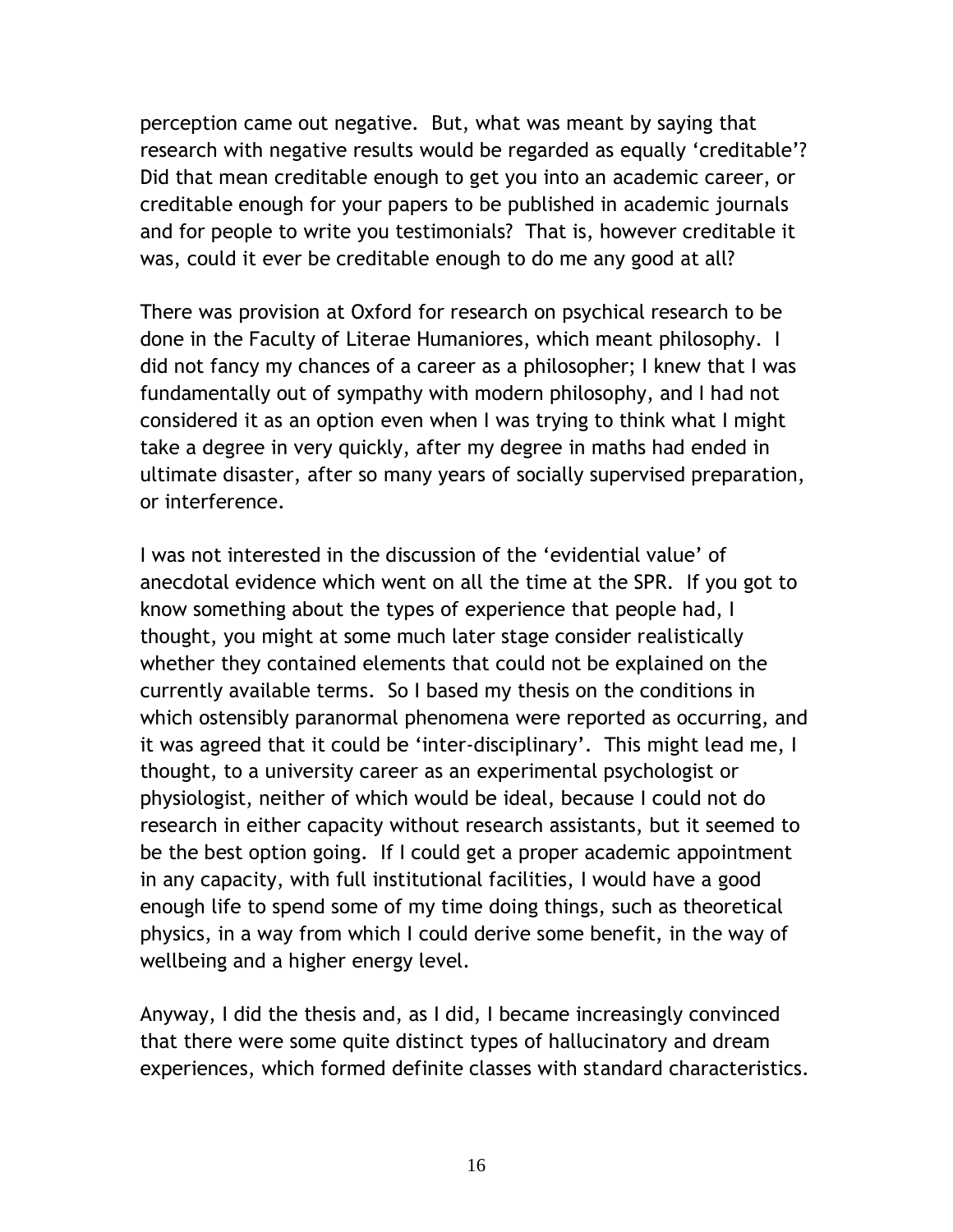These, independently of whether or not they ever contained elements of extra-sensory perception, provided a new area for laboratory work.

I was working for the D.Phil. against considerable difficulties, not the least of them being the hostility which was aroused by the anomaly of my position, and the fact that I had responded to exile from a university career not with resignation, as is socially required, but by working for reinstatement. In the end, I did not get a D.Phil. for the thesis, but a B.Litt., and no-one suggested to me any way in which I could proceed to establish a claim on a university career in any capacity.

I therefore proceeded to set up my own research institute, with no money, but a formidable array of academic supporters, who were prepared to contribute their names so long as there was no question of their giving me money themselves, nor their supporting my applications for funding to institutions or to individuals, nor of them pulling any strings to get me back into Oxford university.

The future was black; any supporters I had had been turned against me long ago. I had no way of getting back into a university career and noone wished my embryonic research institute to get funding which might enable me to do research that might strengthen my claim on re-entry. All applications were abortive. Taking a degree in something so as to have a qualification would be unappetising but also futile. The aphorism which I had made up at school, 'You cannot defeat motivation', still applied. There was no motivation to let me get back into a decent situation in a university, so however well I did in a degree in any subject, it would be useless.

Fortunately, there now occurred one of the very few breaks in my life, or, rather, one of the few times when an opportunity was not totally blocked by gratuitous acts of hostility. Cecil Harmsworth King (Chairman of the International Publishing Corporation, the then owners of the *Daily Mirror* and other publications) wished to fund some work in psychical research and approached the SPR. None of the prestigious professors wanted the money; it would commit them to tediously active research, and they were well enough set up for squabbling among themselves. I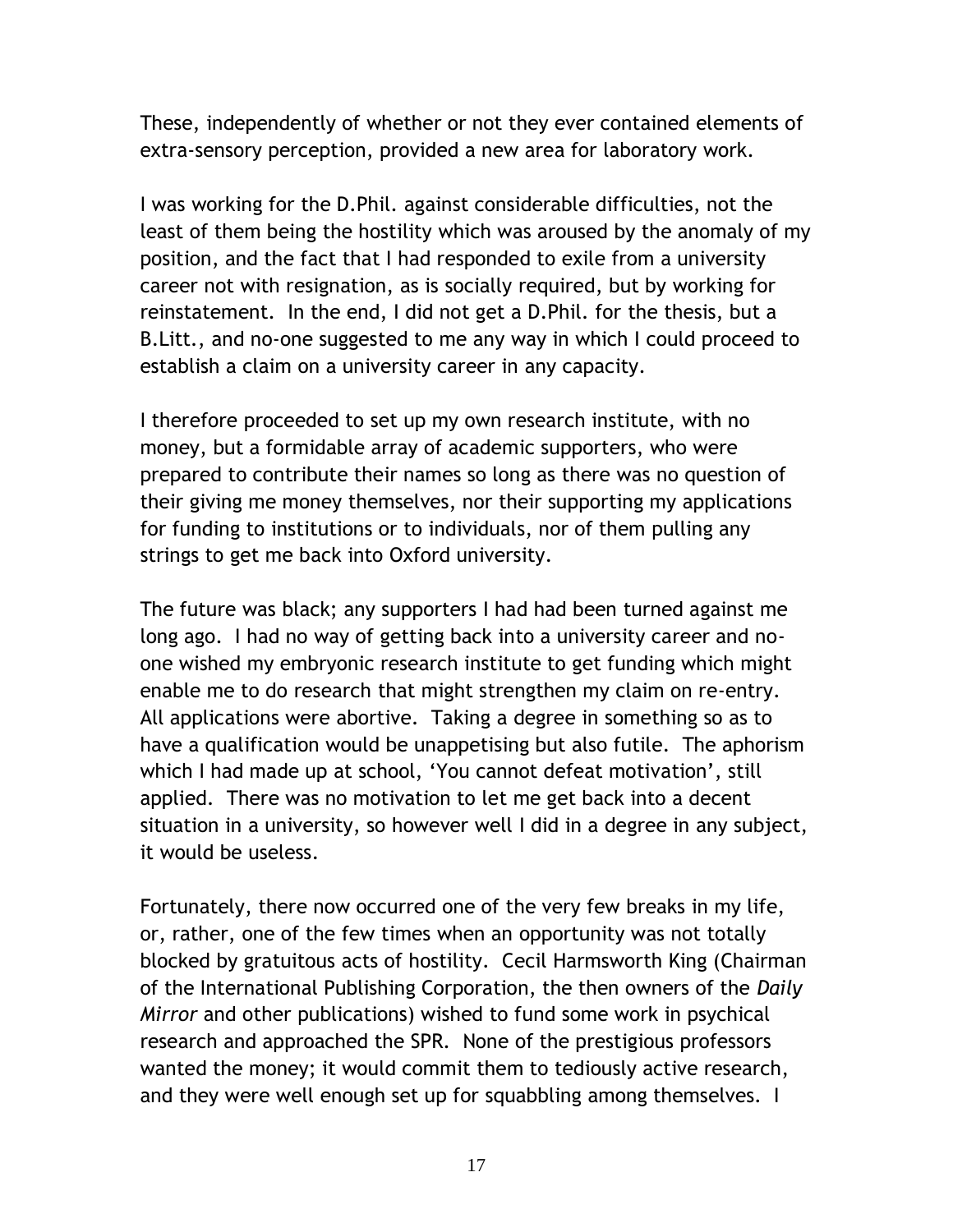offered to do some research and so got some money, although, as he subsequently boasted, only about a quarter of what he would have given me if I had been a Professor (with a salary and access to various facilities, and therefore much less in need of it).

Cecil King was coming fresh to psychical research and had no previous association with the people in it. As soon as he had he was turned against me and realised that I was the last person to be permitted any funding, but by then he had signed the seven-year covenant.

I continued to develop an understanding of the various classes of hallucinatory and dream phenomena, although still without laboratory facilities, of which I had clearly indicated my need in my first application to Cecil King. As the structure and interrelationships of these phenomena became clear to me, I started to see how they could shed light on important issues in perception (which were of fundamental interest) and also in psychosis (which was not, so far as I could see, of fundamental interest, but was something that people liked to regard as important for social reasons).

The sort of research I could envisage doing would have to be done on a large scale if it were to have any hope of getting anywhere, which would suit me very well. If I could get an adequate research establishment going, it would be large enough to provide associated institutional facilities comparable with those of a hotel or a residential college, which meant it would provide an environment within which I could start to get something out of life again. I would be able to spend part of my spare time in an enjoyable and progressive way on things that enhanced my wellbeing, such as the theoretical physics which I had never stopped wanting to do (and had had several tantalising ideas about before I was thrown out into the desert). I had the channel capacity for working on several things simultaneously, in fact I needed to do so, but I could get nothing out of anything, however interesting it might be in itself, while I was living in a hand-to-mouth way outside of an institutional or college environment.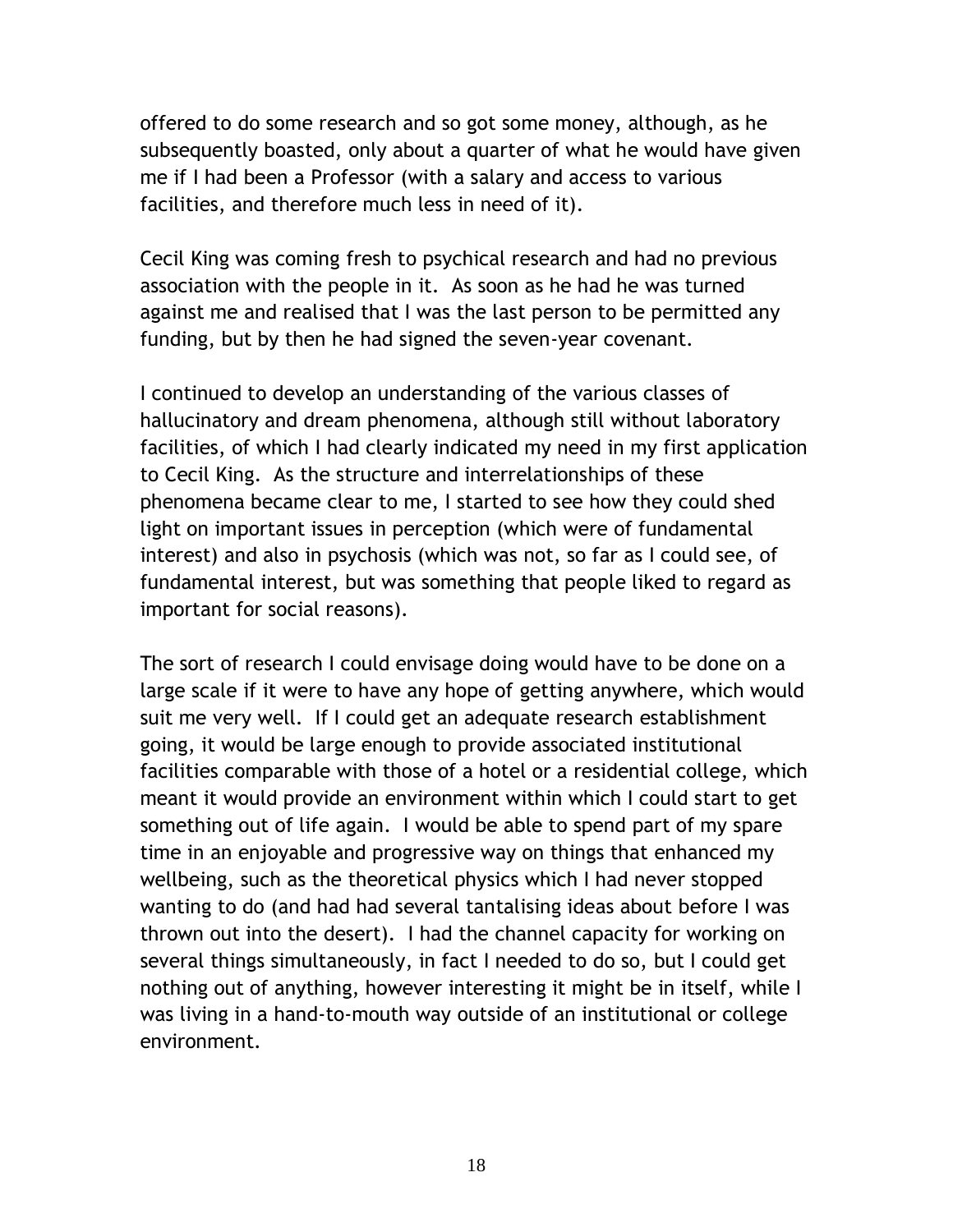The work which I had started to do on the various categories of hallucinatory experience had been intended to contribute to the advancement of my academic career, but as no way was made open to me for using it in that way, I turned it into the form of books and published them, as widespread appeals for funding (or "distress flares".)

The King money came to an end, and again the outlook was black. My having even so little funding had attracted attention and aroused hostility; the fact that my work had been successful, so far as was possible in the circumstances, and had clearly opened up new possibilities, did not make me more eligible for research funding, but less. I gradually became aware of the power of networking. Everyone connected with parapsychology or any associated academic subject, and everyone connected with Oxford University, had got the message that anyone should be given money rather than me.

My research institute was starved of funding and I continued to live in Oxford under siege conditions for some decades, struggling to become good enough at investment to build up enough capital to finance at least a small institution, starting from scratch in terms of capital and having to use any gains I could make to pay for the most basic maintenance for myself and any associates I could acquire.

About a decade after the publication of my books on lucid dreaming and out-of-the-body experiences, research on these topics began to be heard of in North American universities. Research on lucid dreams, out-of-thebody experiences and other hallucinatory experiences became an expanding feature of the university landscape and these phenomena, in distorted forms, entered into popular culture and became a regular feature of television programmes.

I received many testimonials from overseas academics and, while remaining statusless and rigorously deprived of salary or any other financial support, was permitted to enter into correspondence with socially accredited academics, write papers to present at international conferences and so on.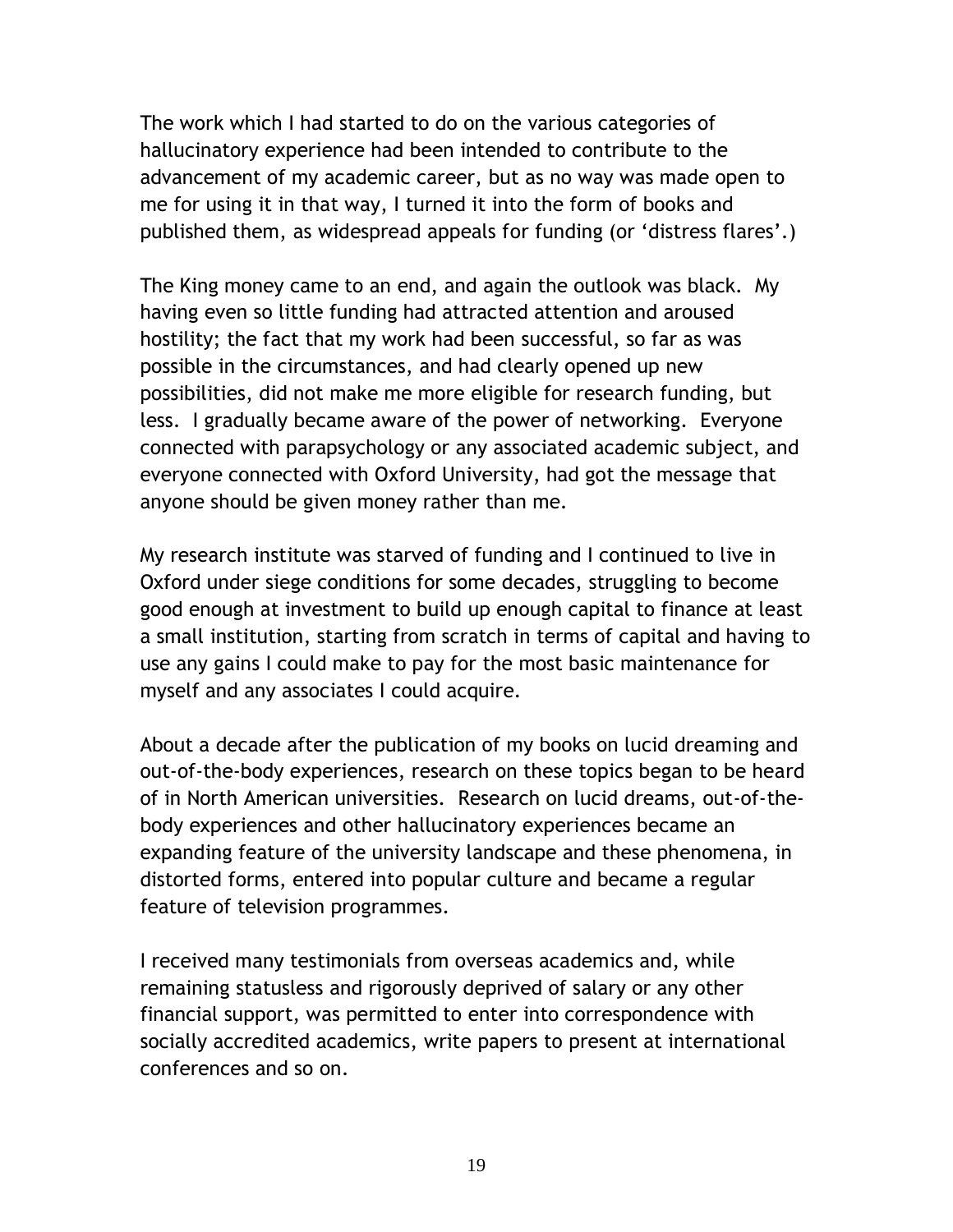The books which I had written gave rise to an expanding field of research in overseas universities, but without my gaining any advantage in academic status or salary, or in funding to contribute to the development of the area of research which I had initiated. (Putting it in this modest way does not mean that I think what other people did was in any way comparable with what I would have done myself, and would still do if adequately funded.)

Eventually the subject of lucid dreams was recognised as acceptable for theses in both philosophy and experimental psychology in the University of Oxford. I had still not been able to get funding for research in this or any other field, and I had not been able to get an academic appointment of any kind, so I still had neither status nor salary. Therefore, as a desperate last resort, I applied to do a D.Phil., in order to enhance my claim on academic appointments and/or theoretically on funding to do research which might further enhance my claim on appointments. (It had often been given as a reason for rejecting our applications that we were not working in a university department, and had no academic status.)

As I did not have a first degree in philosophy, it might have seemed a more obvious thing to do a D.Phil. in experimental psychology, but my research institute was far from being able to provide me with a research assistant, without which it was not possible for me to undertake research of this kind. I knew that I was not in sympathy with modern philosophy, and while I think that contrarian views 'ought' to be expressed, I knew that I had little hope of advancement by getting the qualification of a doctorate. Nevertheless, I undertook a D. Phil. in philosophy as the least hopeless of the options available to me. As lucid dreams had provided me with my *entrée*, I did a thesis in philosophy of mind. It was difficult to find anything that I could say which the examiners might regard as meaningful. However, eventually I wrote a thesis on causation. The assumption that it is legitimate to use certain verbal formulations, which include the idea of a cause, is important in the defence of many fashionable expositions of the philosophy of mind.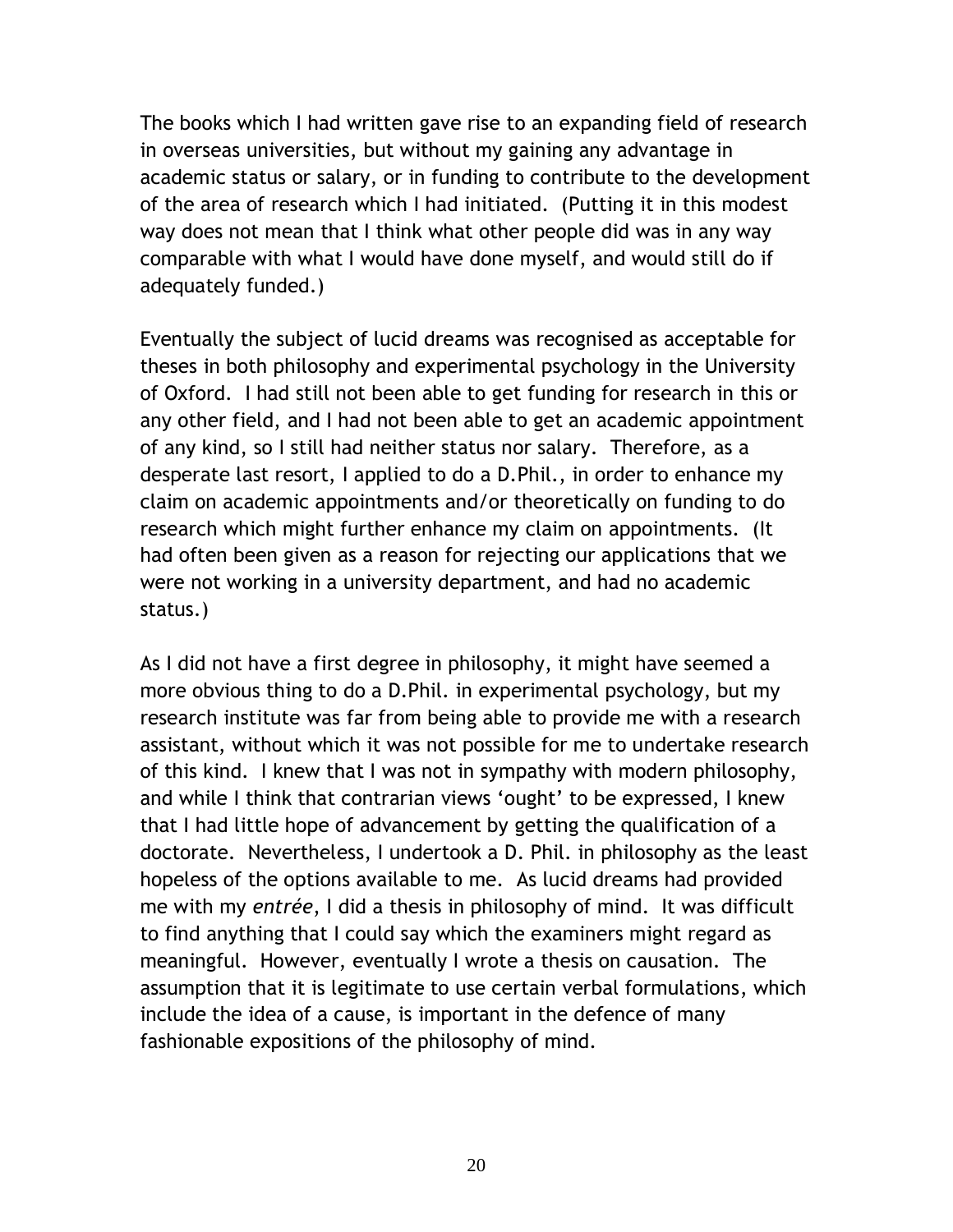## *Summary*

I should be given the funding for an independent university, so that I can contribute unique scientific developments to the advancement of science, and also contribute books by myself and my associates to the culture and intellectual debates of the present time. These books would be expressing points of view, and analytical criticism of widely accepted points of view, which are highly unlikely to be expressed by anyone else.

There seems to be an underlying belief in the modern world that if you are not in some socially recognised position or category you cannot be in need of any help, especially money, to get into a different position or category; and even if you fit into some category, no individual should consider it their business to help you, because you should be able to get help from some recognised source of funding for the social category in which you fit. And so I have to say very explicitly that I do not accept this, and I am making a direct appeal for financial support to any institution which is able to provide it, as well as any university or source of funding for universities.

Also I am appealing to any individual, who considers themselves tolerably provided for, to recognise the fact that I am not, and that I am only being prevented from contributing to the intellectual life of my time by lack of salary or financial support.

Despite appearances we (I and my associates) are actually an independent university  $-$  with an associated publishing company  $$ prevented from appearing as such by a shortage of several billions of pounds of financial support and at least a hundred full time employees.

This is also an appeal to individuals to come and work with us in some of the many capacities which are needed, in spite of our lack of social status as an academic institution.

We are also appealing for people who are prepared to act as genuine supporters in presenting our need of support to other people who might be able to provide it. There is not the slightest use in our making